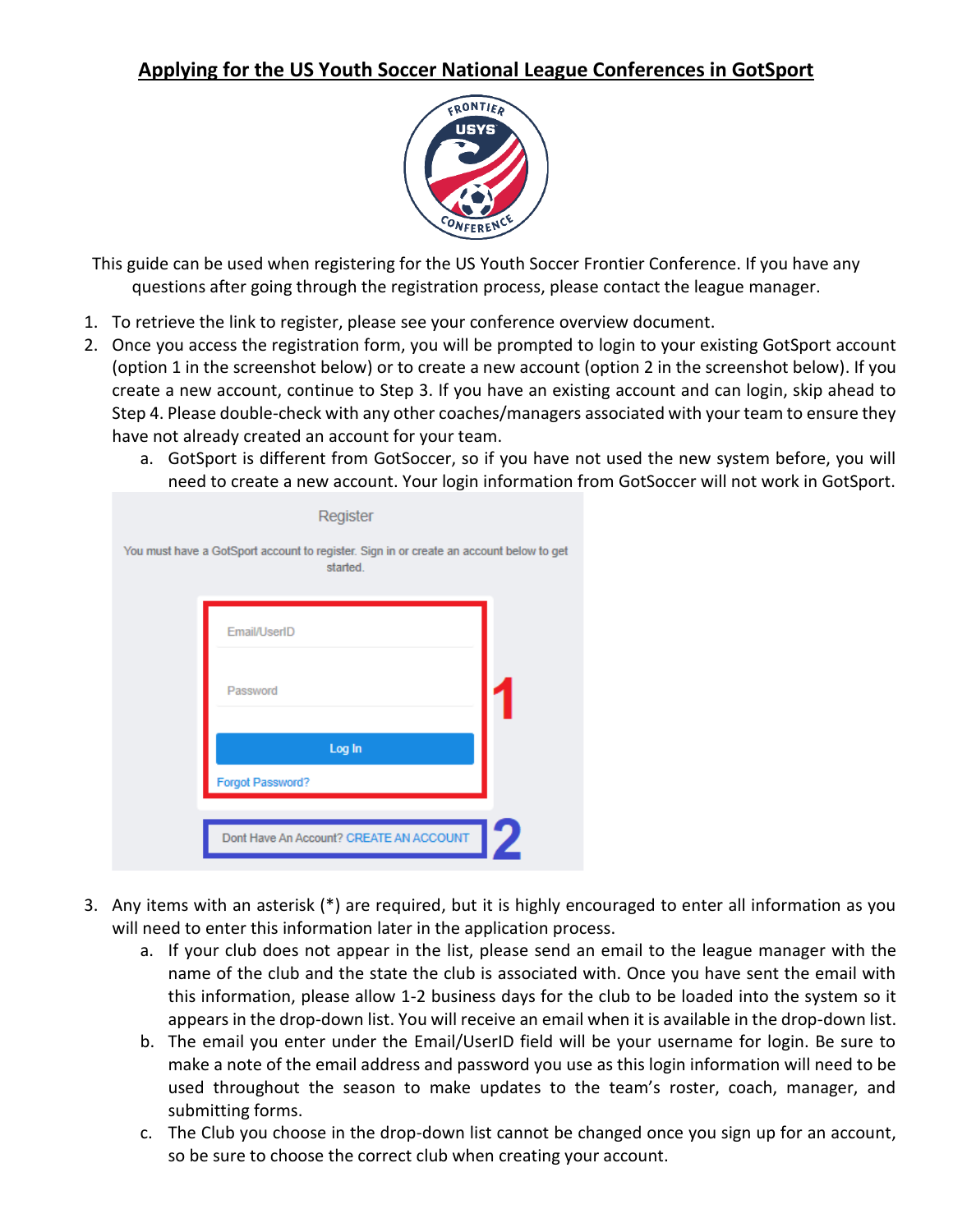4. If you have created a team within your account already, it will appear on the left-side of the screen with a Register button next to their name. If you have already created the team, click Register and skip to Step 8. If you have already begun the application process with a team, there will be a Continue button instead of a Register button. You can click it and your information from the previous attempt to register will be saved.

|                                       | Register                                                                                                                                                                                                 |
|---------------------------------------|----------------------------------------------------------------------------------------------------------------------------------------------------------------------------------------------------------|
| <b>My Teams</b>                       | <b>Search Teams</b>                                                                                                                                                                                      |
| <b>USYS Test</b><br>Register<br>Coach | Search for the teams that you manage or coach or for the teams of the clubs that<br>you're a part of as a manager or coach. If you do not find your team, you can create<br>a new team after the search. |
|                                       | Club<br>Team<br>Search Team Name<br>$\checkmark$<br>Gender<br>Age<br>All<br>Open<br>$\checkmark$<br>$\checkmark$                                                                                         |
|                                       | Search                                                                                                                                                                                                   |

- 5. If you have not created a team, on the right-side of the screen, use the Search Teams block. Select the Club the team is associated with, along with the Gender and Age Group for the 2022-23 seasonal year (birth year chart for 2022-23 is below). Make sure the age group you select is the age group you will be placed in for the event. The Club you choose must be the same club you chose when you created your account. Once you have selected the club, gender, and age group, type in the team name under Team and click Search. If your team appears in the search, please contact other individuals tied to the team as this means the team has already been created and, possibly, registered for the event already. Be sure to select the correct Club as it cannot be changed past this point.
	- a. If your club does not appear in the list, please send an email to the league manager with the name of the club and the state the club is associated with. Once you have sent the email with this information, please allow 1-2 business days for the club to be loaded into the system so it appears in the drop-down list. You will receive an email when it is available in the drop-down list.

| 2022-2023 Birth Year Chart |                   |  |
|----------------------------|-------------------|--|
| Age Group                  | <b>Birth Year</b> |  |
| U12                        | 2011              |  |
| U13                        | 2010              |  |
| U14                        | 2009              |  |
| U15                        | 2008              |  |
| U16                        | 2007              |  |
| U17                        | 2006              |  |
| U18                        | 2005              |  |
| U19                        | 2004              |  |

| <b>Search Teams</b><br>a new team after the search. |                   | Search for the teams that you manage or coach or for the teams of the clubs that<br>you're a part of as a manager or coach. If you do not find your team, you can create |  |
|-----------------------------------------------------|-------------------|--------------------------------------------------------------------------------------------------------------------------------------------------------------------------|--|
| Team<br><b>USYS Test</b>                            |                   | Club<br><b>Nationals SC</b>                                                                                                                                              |  |
| Gender<br>All                                       | Age<br><b>U15</b> |                                                                                                                                                                          |  |
| <b>Search</b>                                       |                   | <b>Clear Search</b>                                                                                                                                                      |  |

6. If you receive the message "No teams were found with your search," double-check the information and click Save. There is no need to upload a logo or choose the colors.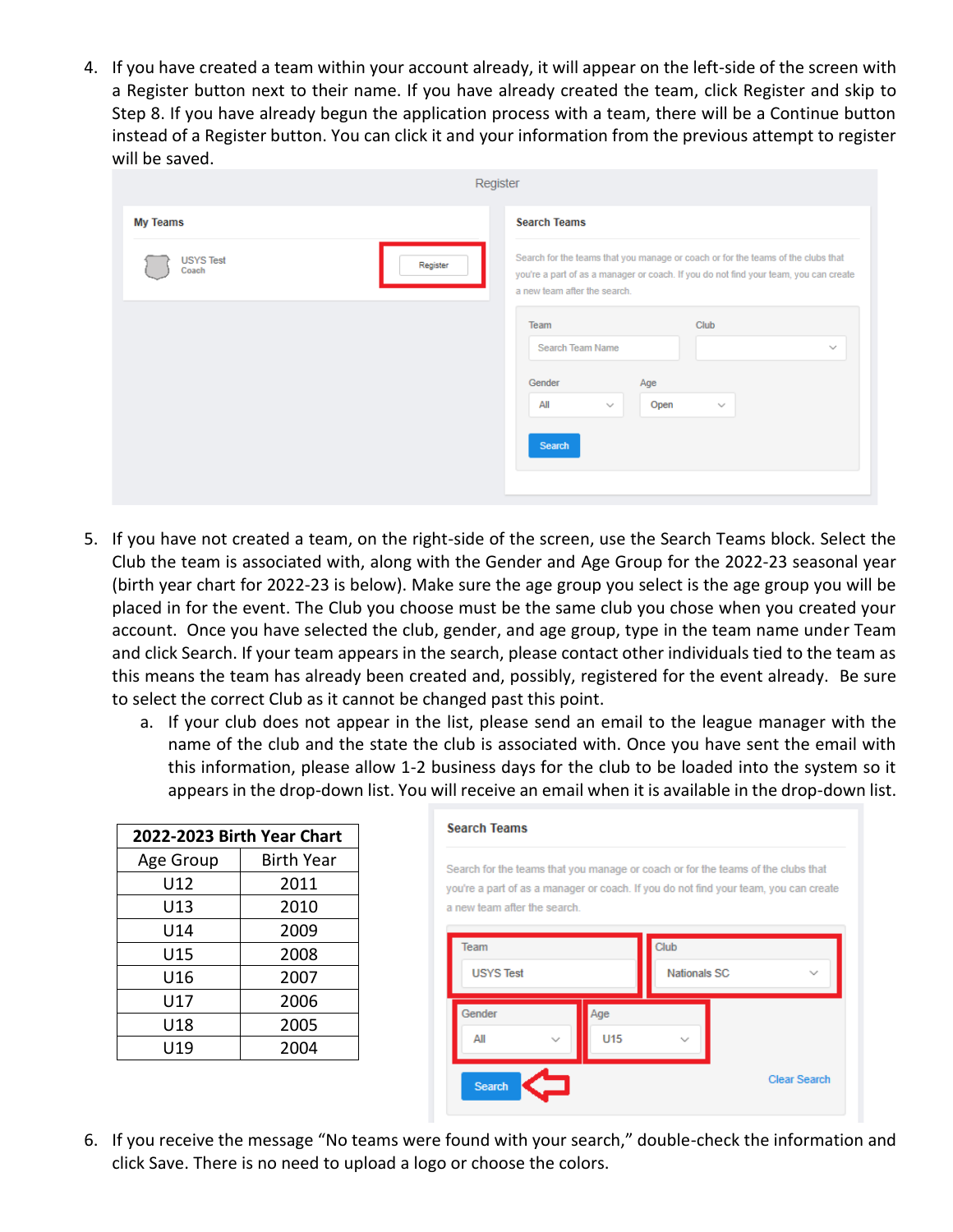| Name              |              | Club                |              |
|-------------------|--------------|---------------------|--------------|
| <b>USYS Test</b>  |              | <b>Nationals SC</b> | $\checkmark$ |
| Gender            |              | Age Group           |              |
| <b>Boys</b>       | $\checkmark$ | <b>U15</b>          | $\checkmark$ |
| Logo<br>Role Name | Browse       | Colors              |              |
| Coach             | $\checkmark$ |                     |              |
|                   |              |                     |              |

7. Once you click Save, the page will refresh with a message "The new team was created successfully." From here, click the Register button next to the team to begin the registration process. **Search Teams** 

| a new team after the search.     |                  |                 |                     |                                                                                       |
|----------------------------------|------------------|-----------------|---------------------|---------------------------------------------------------------------------------------|
| Team                             |                  |                 | Club                |                                                                                       |
| <b>USYS Test</b>                 |                  |                 | <b>Nationals SC</b> | $\checkmark$                                                                          |
| Gender                           |                  | Age             |                     |                                                                                       |
| ΑII                              | $\checkmark$     | U <sub>15</sub> | $\checkmark$        |                                                                                       |
| <b>Search</b>                    |                  |                 |                     | <b>Clear Search</b>                                                                   |
| register this team to the event. |                  |                 |                     | The new team was created successfully. Click the Register button below to<br>$\times$ |
| Coach                            | <b>USYS Test</b> |                 |                     | Register                                                                              |

Search for the teams that you manage or coach or for the teams of the clubs that you're a part of as a manager or coach. If you do not find your team, you can create

- 8. The first step, named "Update Profile," will be where you enter your information to be on file with application. The information you entered when you created your account in Step 3 will automatically populate here. Click Save and Continue when it is all completed and correct.
- 9. The second step, named "Team Information," will be where you confirm the team name, gender, and 2022-23 age group of the team. Click Save and Continue when it is all completed and correct.
	- a. NOTE: Make sure that the Event Age listed is what age group the team will be when participating in the event. A birth year chart is below for reference. The screenshot indicates where the Event Age is listed on the application under "Team Information." This age group is what age group the team will play in for the Fall 2022/Spring 2023 seasonal year.